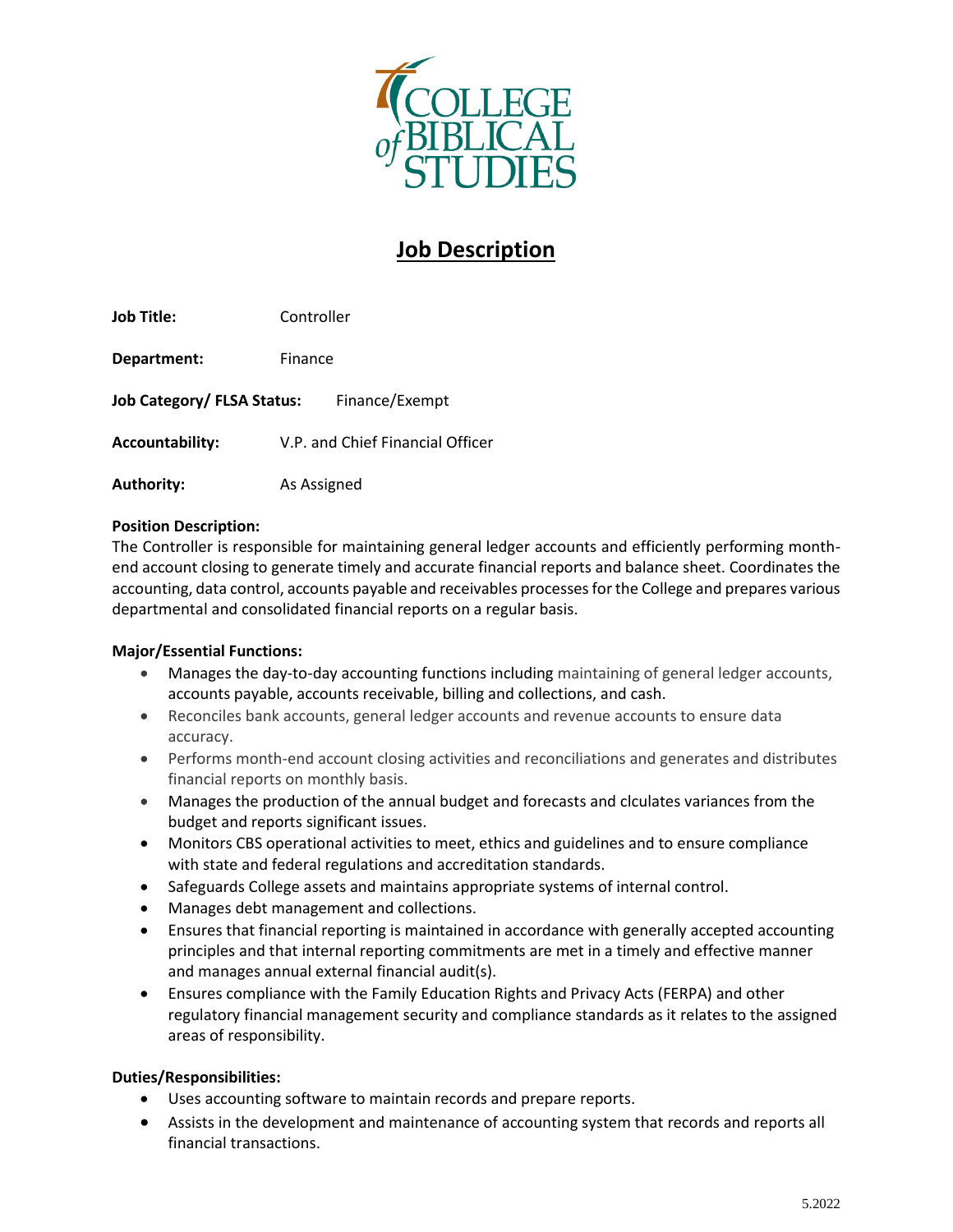- Assesses current accounting operations and internal control systems to offer recommendations for improvement and implement new processes.
- Assists various departments in accounting issues and queries.
- Prepares and analyze monthly bank reconciliations and general ledger account reconciliations.
- Prepares monthly review of general ledger for month end close to ensure transactions are properly recorded for financial statement preparation. This includes all asset, liability, revenue and expense accounts for CBS.
- Recommends, reviews, and monitors compliance with financial policies, procedures and controls.
- Prepares, monitors, and interprets monthly financial reports and analyses for the CFO. This includes but is not limited to revenue and expense statements, balance sheets, and year-to-date financial statement summaries.
- Manages the cash requirements of the College. This includes responsibility for reporting to the CFO on cash requirements forecasting, investments, line of credit and monthly reconciliation of all bank accounts.
- Coordinates interim and annual financial statement preparation and audit activities, as well as other information reports and requests; ensures accuracy and integrity of financial, tax and regulatory reporting.
- Performs related duties as required.

## **Qualifications:**

Required:

- Bachelor's degree in accounting from an accredited institution of higher education and three to five years of related accounting experience managing general ledgers, including not-for-profit accounting or the equivalent.
- Be a committed Christian and in good standing with a local church
- Be in complete agreement with the doctrinal position of the college and able to sign its doctrinal statement without reservation

Preferred:

- Bachelor's degree in accounting from an accredited institution of higher education and three to five years of related accounting experience managing general ledgers in not-for-profit organizations or higher education Institutions.
- Licensed CPA
- Experience with Financial Edge and Raisers Edge and student information systems student accounts software systems.

## **Equipment/Skills/Knowledge needed to perform job (i.e., vehicle, MS Word, License, etc.):**

- Exceptional problem solving and analytical skills
- Demonstrated advanced skills in MS Excel
- Proficiency in Microsoft office suite.
- Ability to effectively communicate (in speaking and writing) with individuals and groups
- A customer service mindset, championing on-time response and professionalism.
- Ability to set and meet appropriate deadlines and effectively lead and manage a team
- A high degree of confidentiality and professionalism